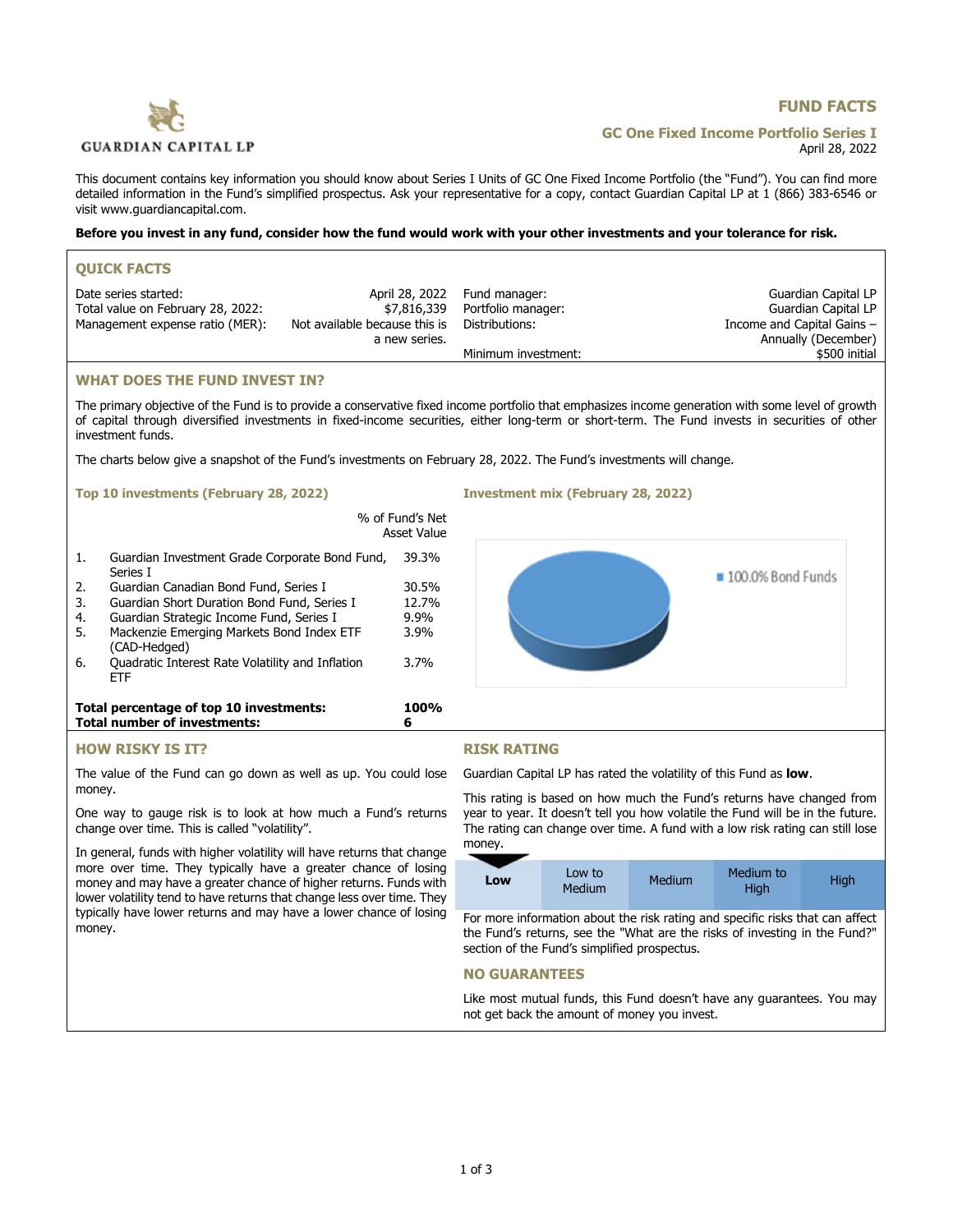## **HOW HAS THE FUND PERFORMED?**

This section tells you how Series I Units of the Fund have performed. However, this information is not available because this series is new.

#### **Year-by-year returns**

This section tells you how Series I Units of the Fund have performed in past calendar years. However, this information is not available because this series is new.

## **Best and worst 3-month returns**

This section shows the best and worst returns for Series I Units of the Fund in a 3-month period. However, this information is not available because this is series is new.

#### **Average return**

This section shows the value and annual compounded rate of return of a hypothetical \$1,000 investment in Series I Units of the Fund. However, this information is not available because this series is new.

| <b>WHO IS THIS FUND FOR?</b> |                                                                                                                                                                                                                                                  | A WORD ABOUT TAX                                                                                                                                                                                                                                                                                                                                                                                                                                                                                                                             |
|------------------------------|--------------------------------------------------------------------------------------------------------------------------------------------------------------------------------------------------------------------------------------------------|----------------------------------------------------------------------------------------------------------------------------------------------------------------------------------------------------------------------------------------------------------------------------------------------------------------------------------------------------------------------------------------------------------------------------------------------------------------------------------------------------------------------------------------------|
| $\bullet$<br>$\bullet$       | This Fund may be suitable for you if:<br>You are looking for a fixed income portfolio that produces<br>income and some growth.<br>You are comfortable with low investment risk.<br>You plan to hold this investment for the medium to long term. | In general, you'll have to pay tax on any money you make on a Fund<br>including your share of the Fund's earnings and on taxable capital gains<br>from redeeming your investment. How much tax you pay depends on your<br>tax rate, whether or not you hold the Fund in a registered plan and the type<br>of earnings of the Fund (e.g. interest, dividends, capital gains, etc.). In<br>general, you do not pay tax on your investments held in a Registered<br>Retirement Savings Plan, Tax-Free Savings Account or other registered plan. |
|                              |                                                                                                                                                                                                                                                  | If you hold your investment outside of a registered plan, you will receive a<br>tax slip showing your share of the Fund's earnings. You must include the<br>amounts shown in your taxable income whether you get them in cash or<br>have them reinvested. You must calculate your taxable capital gains from<br>redemption.                                                                                                                                                                                                                  |

## **HOW MUCH DOES IT COST?**

The following tables show the fees and expenses you could pay to buy, own and sell Series I Units of this Fund.

The fees and expenses – including any commissions – can vary among series of a fund and among funds. Higher commissions can influence representatives to recommend one investment over another. Ask about other funds and investments that may be suitable for you at a lower cost.

## **1. Sales charges**

No sales charges apply when you purchase Series I Units.

#### **2. Fund expenses**

You don't pay these expenses directly. They affect you because they reduce the Fund's returns. The Fund's expenses are made up of the administration fee, operating expenses and trading costs. The Fund's fixed administration fee is 0.04% of the Fund's value. No management fee is payable by the Fund in respect of Series I Units. Instead, an investment advisory fee is negotiated and paid directly by each Series I investor. This investment advisory fee will not form a part of the MER. Because the series is new, its operating expenses and trading costs are not yet available.

## **More about the trailing commission**

No trailing commission is paid in respect of this series.

## **3. Other fees**

You may have to pay other fees when you sell or switch Series I Units of the Fund.

| <b>Fee</b>                     | What you pay                                                                                                                                                                                                    |
|--------------------------------|-----------------------------------------------------------------------------------------------------------------------------------------------------------------------------------------------------------------|
| <b>Investment Advisory Fee</b> | Investors pay a negotiated investment advisory fee directly to us or our affiliates. The maximum percentage<br>that may charged for this fee is generally equal to the Series W management fee, which is 1.10%. |
| Switch Fee                     | 0-2% of the value of Units you switch. This fee is charged by your representative's firm.                                                                                                                       |
| Short-Term Trading Fee         | 2% of the current value of the Units may be charged by us if you redeem or switch them within 45 days of<br>purchase.                                                                                           |